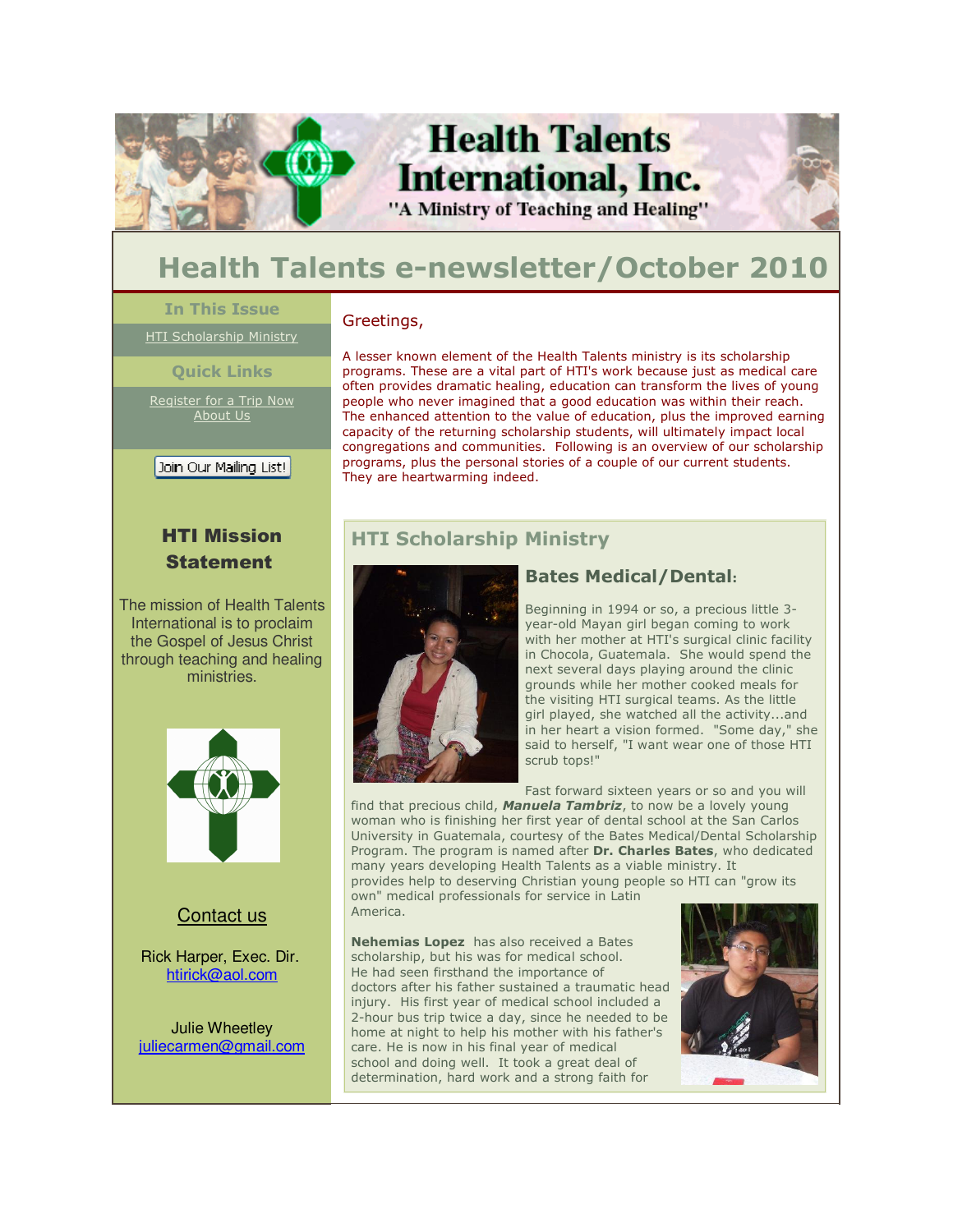#### **MISSIONARY BLOGS**

Kemmel & Lisa. MD kemmelandlisa.blogspot.com

\*\*\*\*\*\*\*

Sheri Kretzschmar, RN sheriinguate.blogspot.com

#### **2011 Clinic Schedule**

**January 15-22**  Gen/Gyn Surgery

**January 27-Feb 1** Nicaragua Mobile Med/Dental **Surgery** 

> **February 5-12** Gyn/Plastics Surgery

**March 12-19** Eye/Ortho Surgery

**April 9-16** Gen/Gyn Surgery

**June 4-11** General Surgery

**July 6-11** Mobile Med/Dental

> **July 16-23** Eye Surgery

**August 6-13** Gen/ENT/Plastics Surgery

> **September 3-10** Gen/Gyn Surgery

**October 1-8** Gen/Gyn Surgery

**November 2-7**

him to get this far, and we are certain God will use Nehemias mightily in His kingdom.

The Bates program expects to award 2011 scholarships to two dental students and three medical students. The annual cost of a Bates scholarship is \$4,000.

Three former Bates scholars are currently on staff: **Darling Ayerdis, R.N.,** at Clinica Ezell; **Dr. Marcos Lux**, dentist working in the Highlands; and **Dr. Jessica Romano**, dentist working with Dr. Silvia. Receipt of a scholarship obligates the student to work with HTI in Guatemala a year for each year of scholarship. Dr. Romano will complete her obligation this December and plans to return to her home in Nicaragua. Her brother, **Dr. Reuben Romano**, completes his medical training in Nicaragua very soon and will begin working with HTI in 2011.

As you can see, HTI is benefitting greatly from this scholarship program. But...wait...there is more!

**Bennie/McDonnel Nursing Scholarship:** This program was endowed by brothers Drs. Jeff and Jon Bennie, in Nashville, Tennessee, to honor the matriarch of their extensive family, Nancy Bennie, and her late sister, Ruth McDonnel, both of whom were nurses. Its purpose is to make it possible for students in Latin America to become nurses. The average cost for a year in nursing school is \$2500. We have a good candidate applying for the 2011 school year. Additionally, a young girl who is still in high school is working diligently to prepare herself for nursing school in two years and planning to apply for this scholarship.

**Rivas Scholarship in El Salvador:** This program was endowed by Mario Rivas in Austin, Texas, to honor his late wife, Deborah Rivas. It provides opportunities for deserving students in El Salvador to become medical professionals. One medical student is currently receiving a Rivas scholarship, and we have received seven applications for consideration for the coming year.

**Sherman Scholarship for ABC students:** Education is not a highly valued commodity in Guatemala, especially among the rural Maya population. To help change this, the HTI Board created the Sherman Scholarship Program. It is named for **Steve and Magda Sherman** in tribute for their many years of ministry in Guatemala, and offers scholarships ABC children for both high school and college. It is not limited to the medical track. Public school education is free through the sixth grade, but Guatemala has only regional high schools that require greater effort and financial commitment from the students.

Seven ABC high school students received Sherman Scholarships in 2010. Three of them graduated this year, and one of those is starting medical school on a Bates Scholarship. Two students in the program are attending the university now, studying accounting and communication. On average, the annual award to attend the university is \$1500.

Since its inception, ten young people have graduated from high school with help from the Sherman program. As these young people graduate and find gainful employment, we pray that more students will be encouraged and come to believe that they, too, can graduate from high school. We are getting reports from local ABC coordinators that this is beginning to happen.

The annual cost for this program on average is \$1,000 for high school. Students study specialized training in everything from education, agriculture/landscape, bookkeeping, and even auto mechanics. We are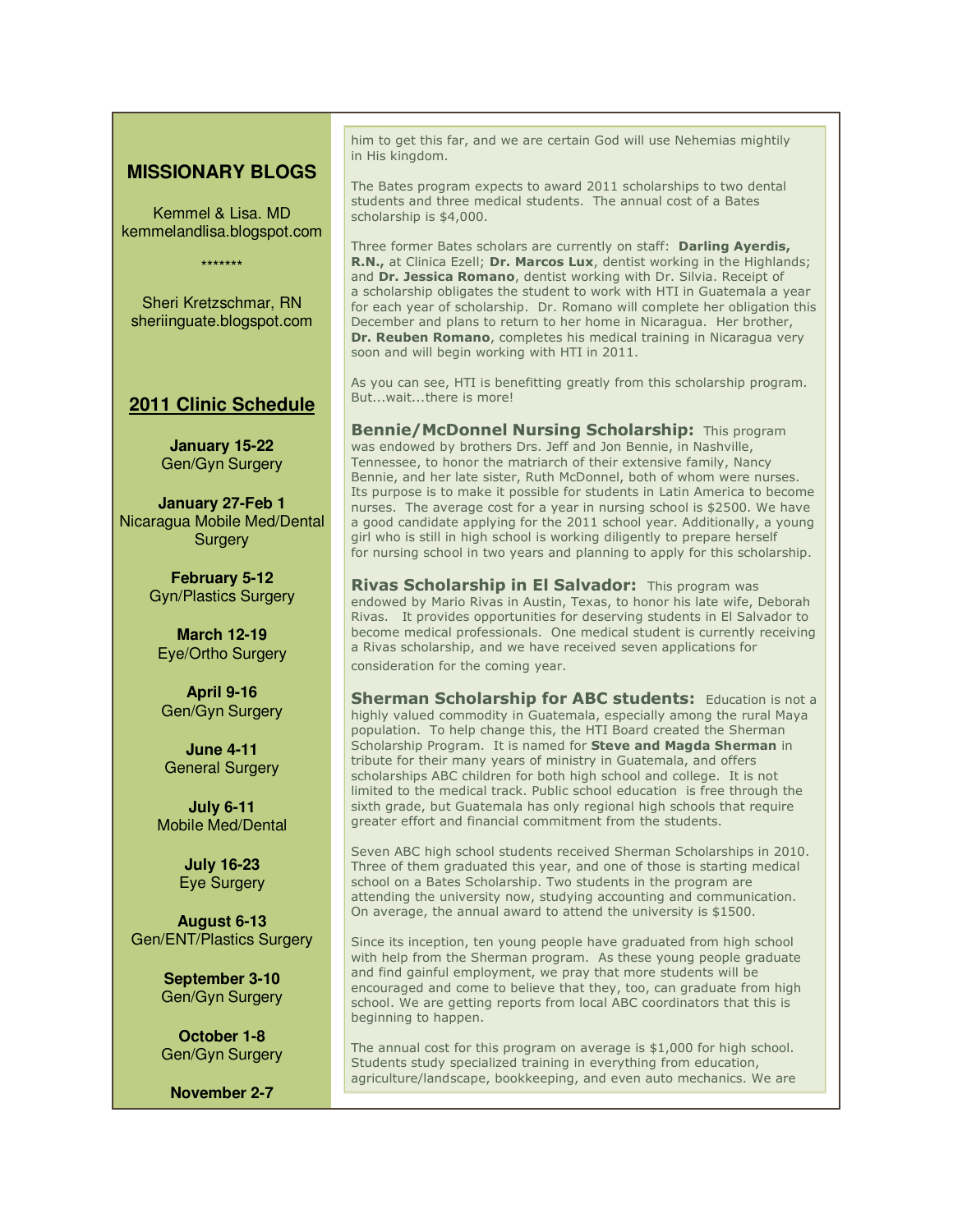#### Mobile Med/Dental

**November 12-19** Eye Surgery

confident that in only ten years time we will see the effect of more educated young adults in the churches and communities. The investment of a small amount of money will surely reap wonderful rewards for Guatemala as it brings glory to God.

**One final note about these scholarship programs**...We are so excited about the quality of the applicants. Many are leaders in their local churches and teach classes, lead singing and even preach on occasion. They are all very grateful for the educational opportunities available to them because of the Health Talents ministry.

If you would like the satisfaction of making a profound difference in the life of a child, we welcome your help. We would especially appreciate help with the Bates and Sherman programs. Please note on your contribution which program you would like to help. Send your gift to this address: **Health Talents, PO Box 8303, Searcy, AR 72145**

#### **ABC Program...**



HTI started this program in 1990 with Magda Sherman as its director. The original purpose was to help care for children in the Church of Christ whose families had suffered terribly during the Civil War and had relocated to Guatemala City. ABC has since expanded throughout the western portion of Guatemala and now operates in 36 different churches.

There are currently 663 children in ABC, with 477 sponsors providing \$30/month per child for them. With an historical 3rd grade dropout rate among Mayan children, ABC offers incentives for families to keep their kids in

school. The requirement that their children stay in school in order to be a part of ABC brings medical/dental care, food, clothing and spiritual guidance that makes a huge difference in the lives of these children.

## **Juana, our spina bifida patient**



Little Juana never smiled. She was born with spina bifida and had never been able to walk, so she didn't have much to smile about. In September her mother carried her (literally) to Clinica Ezell for help with a urological problem. When urologist Dr. Gerald Jerkins and anesthesiologist Dr. Al Jones and their team found out that she didn't have a wheelchair, we